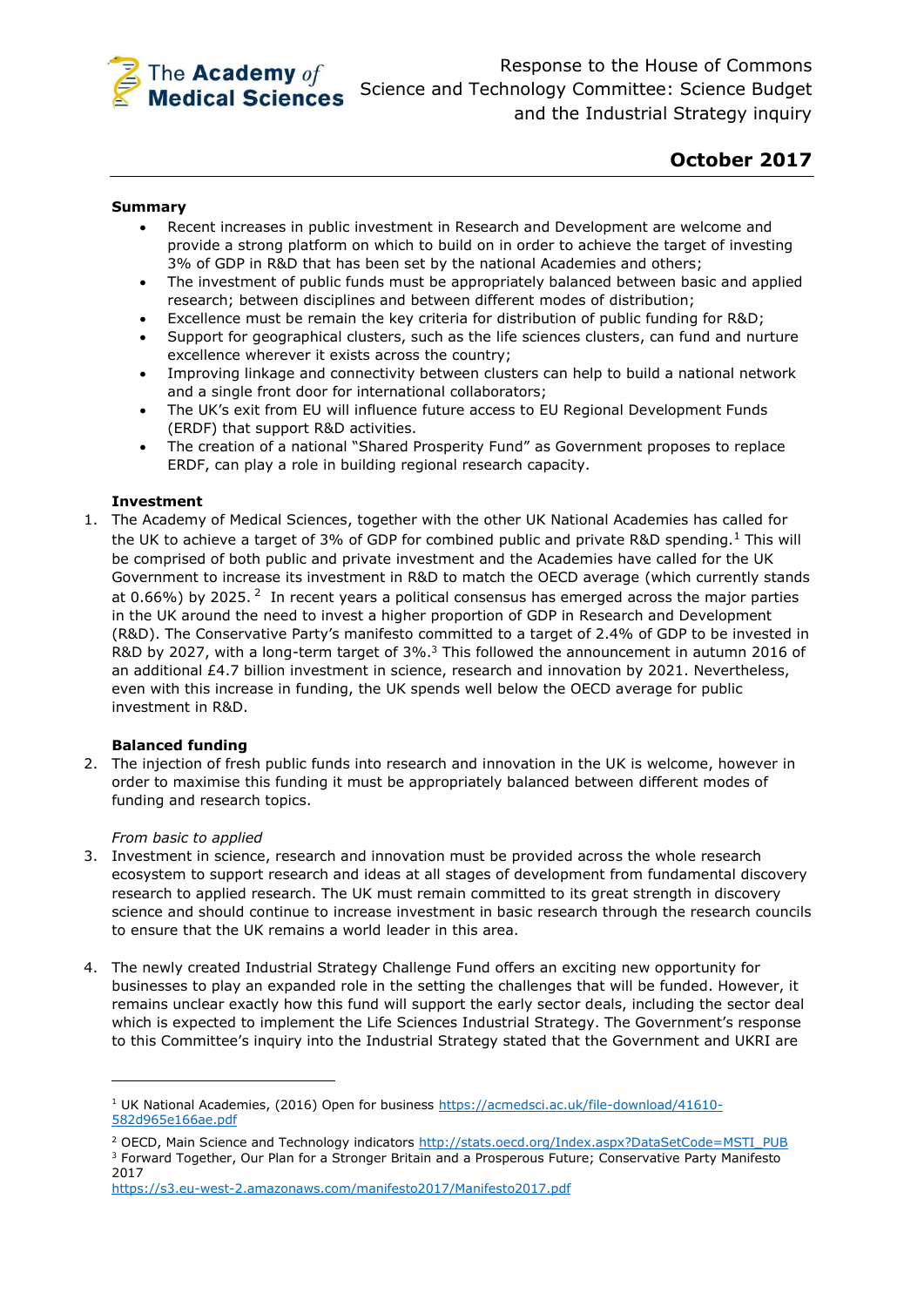working in close partnership to deliver the early sector deals.<sup>4</sup> Further clarity is required, for example, on how initiatives such as the Health Advanced Research Programme will be funded.

# *Interdisciplinary*

5. Complex societal challenges, such as an ageing population with multiple morbidities, climate change or antimicrobial resistance cannot be addressed by a single discipline. Investment in science and research must be flexible enough to facilitate interdisciplinary approaches and the team science approaches that will be required.<sup>5</sup> The creation of UK Research and Innovation which brings together the Research Councils (RC) should deliver on this requirement.

# *Dual support*

- 6. The Higher Education and Research Act, enshrined the principles of dual support in legislation for the first time. The Academy strongly believes that this system has served the community well by providing institutions with block grants (QR funding) to deploy strategically alongside competitively-won RC grants, charitable and industry funding.
- 7. The balance between QR, responsive mode and challenge-led funding must be carefully managed to preserve the excellence of research which takes place in HEIs. For example, QR funding is often used to support investments in research infrastructure. Thus increases to funding directed towards specific challenges should be complemented by increases in the QR funding which supports the infrastructure on which these research projects will rely.
- 8. Beyond infrastructure, unhypothecated QR funding is used for a diversity of purposes and represents an important support for the UK HEIs, allowing them to invest strategically in a breadth of disciplines and to develop relationships with external partners. Sustained support through QR funding plays an important role in maintaining the UK's excellent universities.
- 9. The formation of UKRI will bring together in one body the two arms of the dual-funding mechanism in England, the RCs and the Higher Education Funding Council England, the research functions of which will become Research England. Benefits may arise from coordination between the deployment of these streams of funding, and reduced administrative costs. However, this increased proximity must not encroach on the underlying principles of unhypothecated dualsupport. Furthermore the devolved funding bodies (Scottish Funding Council, Higher Education Funding Council for Wales and the Department for the Economy, Northern Ireland) will sit outside of UKRI and therefore a balance must be struck between the UK-wide remit of UKRI and the devolved funding Councils which distribute QR in Scotland, Wales and Northern Ireland.

# *CRSF*

**.** 

- 10. An additional element of the QR stream of funding is the Charity Research Support Fund (CRSF), which supports the research funding that HEIs derive from charities, particularly medical research charities. As highlighted in the AMRC's submission to the Industrial Strategy Green Paper inquiry, medical research charities are an integral part of the UK's funding landscape, funding £1.6 bn worth of research in the UK in 2016.<sup>6</sup> Medical research charities often fund research into rare diseases, which is not always well funded via other means. Charities are also able to provide a vital link to the patient groups that they represent.
- 11. The majority of investment in research in the UK by medical research charities is directed into HEIs.<sup>7</sup> The indirect costs of this research, which are borne by universities, are subsidised by the

<https://publications.parliament.uk/pa/cm201617/cmselect/cmsctech/991/991.pdf>

<sup>4</sup> House of Commons, Science and Technology Committee (2017) Industrial Strategy: Science and STEM skills Thirteenth Report of Session 2016–17

<sup>5</sup> Academy of Medical Sciences (2015). *Improving recognition of team science contributions in biomedical research careers.* <https://www.acmedsci.ac.uk/viewFile/56defebabba91.pdf> <sup>6</sup>AMRC (2017). 'Building our Industrial Strategy' response

[http://www.amrc.org.uk/sites/default/files/doc\\_lib/Industrial%20Strategy%20Green%20Paper%20consultatio](http://www.amrc.org.uk/sites/default/files/doc_lib/Industrial%20Strategy%20Green%20Paper%20consultation%20AMRC%20response.pdf) [n%20AMRC%20response.pdf](http://www.amrc.org.uk/sites/default/files/doc_lib/Industrial%20Strategy%20Green%20Paper%20consultation%20AMRC%20response.pdf)

 $\frac{7}{7}$  AMRC (2017). Medical Research Charities: Investing in research [http://www.amrc.org.uk/sites/default/files/doc\\_lib/Charities%20investing%20in%20research%202017.pdf](http://www.amrc.org.uk/sites/default/files/doc_lib/Charities%20investing%20in%20research%202017.pdf)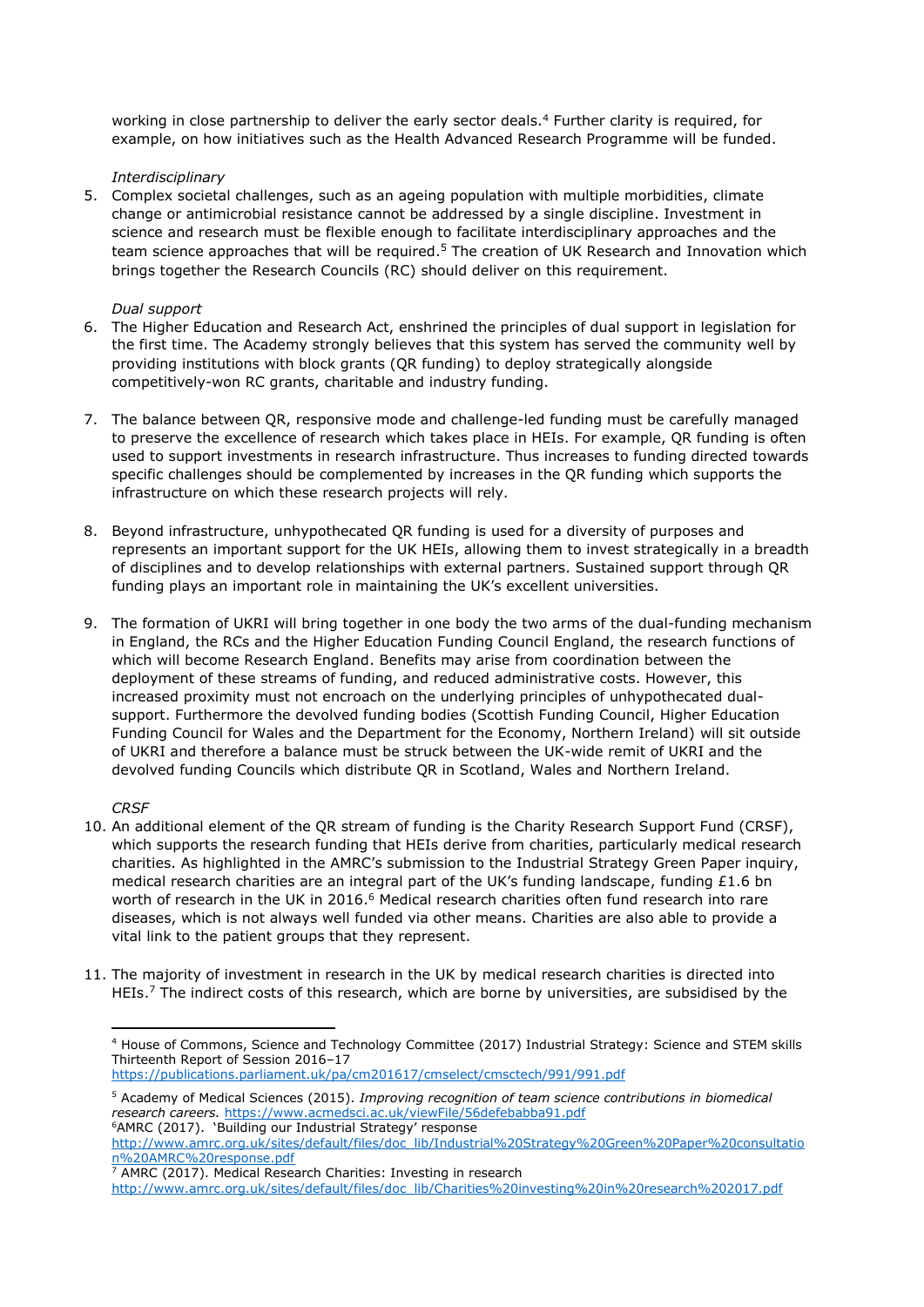Charity Research Support Fund, provided by Higher Education Funding Council for England (HEFCE). This fund has remained static at £198 million per year since 2010. In the intervening years charitable funding in universities has increased and the impact of the fund has been diluted. An uplift to the CRSF would help to maximise charitable investment and ensure the viability of this important stream of investment for research in UK universities.

# *Departmental R&D funding*

12. Whilst not within Science Budget, departmental funding for research activities must also be considered as part of Government investment in R&D. This will also include funding from the Department of Health for the National Institute of Health Research (NIHR), which funds clinical research. For example, the recently published life sciences industrial strategy recommended that funding for NIHR should be increased in line with Research Council funding.<sup>8</sup>

# **Place-based and economic growth**

*Excellence*

- 13. The premise of distribution of public research funding, which has been instrumental in delivering the UK's globally recognised strength in research, is that this should be underpinned by peerreview to ensure excellence. Peer review must remain the key criteria for distribution of public funding for research and excellence should be funded wherever it is found.
- 14. The REF2014, identified excellence at HEIs across the UK. REF2014 also captured the case studies of the impact which derives from this research. Analysis of these case studies revealed that research conducted in HEIs has influence across the globe.<sup>9</sup> However it also revealed that some clustering of impacts in their own localities, demonstrating the role that research in universities can play in their own regions. Recognition and reward for generating and demonstrating these impacts should be built upon in future exercises to measure research excellence. The decision to increase the weighting of impact in REF2021 may help to achieve this goal.

## *Geographical Clusters*

 $\overline{a}$ 

- 15. Innovation clusters can play an important role in building regional centres of excellence, particularly those which bring together HEIs, industry (small and large) and the NHS. As well as supporting excellent research, the nucleating effect of clusters can provide access to the necessary talent for growing companies when they need it. The Academy of Medical Sciences, together with the Wellcome Trust, hosted a meeting in early 2017 to explore the role of geographical clusters and how they can fit within the Government's Industrial Strategy.<sup>10</sup> Subsequently the Academy has played a convening role in supporting existing clusters to form a self-sustaining network.
- 16. Support for clusters must also occur in the context of improving connectivity and collaboration between clusters to provide a rich UK-wide offering to create a single 'front door' for engagement with stakeholders, including Government, industry, funders and international collaborators.<sup>11</sup>
- 17. The benefits of working collaboratively within and between clusters can be seen in many examples, including; the Northern Health Science Alliance's (NHSA) role in coordinating multi-centre trials of an antimicrobial resistance diagnostic across different universities and NHS Trusts and the SETsquared partnership between the Universities of Bath, Bristol, Exeter, Southampton and

<sup>9</sup> <http://blog.hefce.ac.uk/2016/02/19/from-here-to-there-the-geographic-impact-of-research/>

10 Academy of Medical Sciences (2017). Geographical Clusters: a vision for the future <https://acmedsci.ac.uk/file-download/31821958>

<sup>8</sup> Bell (2017) Life Sciences Industrial Strategy– A report to the Government from the life sciences sector [https://www.gov.uk/government/uploads/system/uploads/attachment\\_data/file/650447/LifeSciencesIndustrial](https://www.gov.uk/government/uploads/system/uploads/attachment_data/file/650447/LifeSciencesIndustrialStrategy_acc2.pdf) [Strategy\\_acc2.pdf](https://www.gov.uk/government/uploads/system/uploads/attachment_data/file/650447/LifeSciencesIndustrialStrategy_acc2.pdf)

 $11$  Academy of Medical Sciences (2017). Geographical Clusters: a vision for the future <https://acmedsci.ac.uk/file-download/31821958>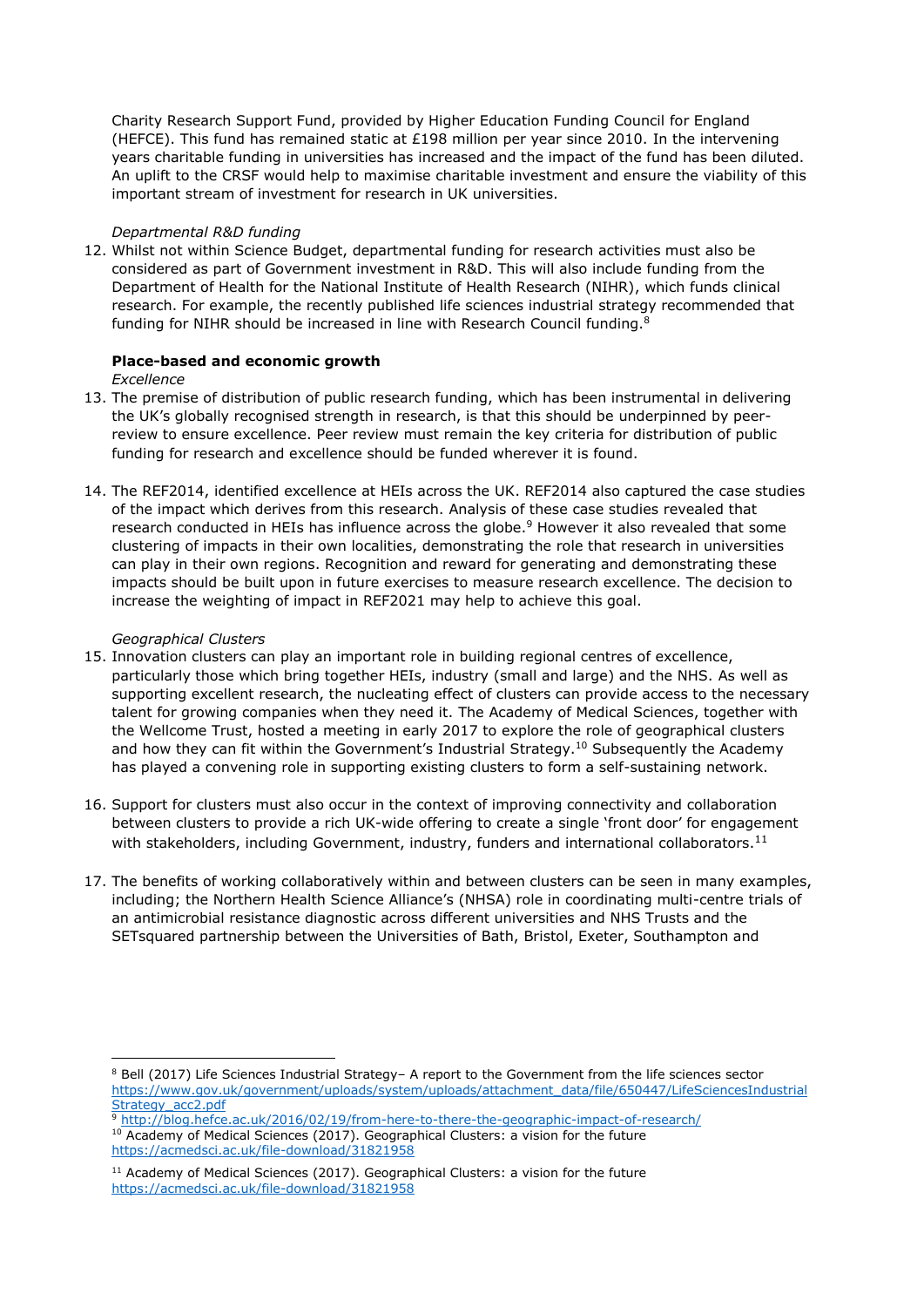Surrey, a university business incubator which supports over 250 companies and has raised over £1 billion worth of investment since 2003.<sup>12,13,14</sup>

18. Currently, funding for clusters is available in two or three year cycles. More long-term investment is needed in order for clusters to be able to fully integrate within their regions and provide sustainable support for the growth of small businesses and to spread the benefits of investment in research and innovation across the UK.<sup>15</sup>

## *Regional support for Research and Development*

- 19. The UK's exit from the EU will have implications for the UK's access to European Structural and Investment Funds (ESIF). The ESIF supports economic development in regions across the EU with the aim to reduce inequalities. In the UK these funds support research and innovation via the "research and innovation priority" of the European Regional Development Fund (ERDF). In total the current ERDF 2014-2020 programme is expected to provide €1.5bn research and innovation in the UK's developing regions. Based on population size, Wales derived the most benefits from these funds in this period, receiving €125 per capita investment in activities supporting R&D from ERDF in this period (compared to a UK average of € 23 per person). Northern Ireland also receives significantly about the UK average at  $€60$  per capita.<sup>16</sup>
- 20. In the UK, SMEs are the primary beneficiaries of ERDF research and innovation funding from the EU budget with more than 50% of planned funds to be spent on projects to benefit SMEs directly or indirectly. However, HEIs around the UK are also in receipt of substantial funds from ERDF, for example in the support or technology transfer and university enterprise.
- 21. The Conservative manifesto contained a commitment to use the funds returned from EU structural Investments to invest in a "Shared prosperity fund" which will drive growth and prosperity across the UK.<sup>17</sup> Details on the nature of this fund have not yet emerged and it will be important to ensure that these funds maintain the focus on research and innovation embodied within ESIF.

## **Understanding the benefits of investment in R&D**

22. The National Academies, the Academy of Medical Sciences, the British Academy, the Royal Academy of Engineering and the Royal Society, are working together to generate new evidence to ensure that future decisions on investment in research and innovation are informed by the best available analysis. With this project we aim to develop a better understanding of the ways in which research and innovation in the UK generates social and economic benefits, and the distribution of those benefits. The analysis will be commissioned in winter 2017 by an expert Steering Group, chaired by Lord David Willetts.

This response was prepared by Dr Tom Livermore (Senior Policy Officer) and was informed from previous consultation with Academy Fellows. For further information, please contact [tom.livermore@acmedsci.ac.uk;](mailto:tom.livermore@acmedsci.ac.uk) +44(0)20 3141 3220.

# **Academy of Medical Sciences**

41 Portland Place

1

<sup>12</sup> Northern Health Science Alliance (2017). *Portable technology to fight antimicrobial resistance brought into North Hospitals* [www.thenhsa.co.uk/2017/01/portable-technology-fight-antimicrobial-resistance-brought](http://www.thenhsa.co.uk/2017/01/portable-technology-fight-antimicrobial-resistance-brought-north-hospitals/)[north-hospitals/](http://www.thenhsa.co.uk/2017/01/portable-technology-fight-antimicrobial-resistance-brought-north-hospitals/)

 $13$  http://www.setsquared.co.uk/global-1-university-business-incubator

<sup>&</sup>lt;sup>14</sup> FORUM (2015). Geographical Clusters<https://acmedsci.ac.uk/file-download/38074-561783d0f179b.pdf>

<sup>15</sup> FORUM (2017). Geographical clusters: A vision for the Future [https://acmedsci.ac.uk/file](https://acmedsci.ac.uk/file-download/31821958)[download/31821958](https://acmedsci.ac.uk/file-download/31821958)

 $16$  Technopolis (2017): The role of EU funding in UK research and innovation

<https://acmedsci.ac.uk/policy/policy-projects/the-role-of-eu-funding-in-uk-research-and-innovation> <sup>17</sup> Forward Together, Our Plan for a Stronger Britain and a Prosperous Future; Conservative Party Manifesto 2017

<https://s3.eu-west-2.amazonaws.com/manifesto2017/Manifesto2017.pdf>